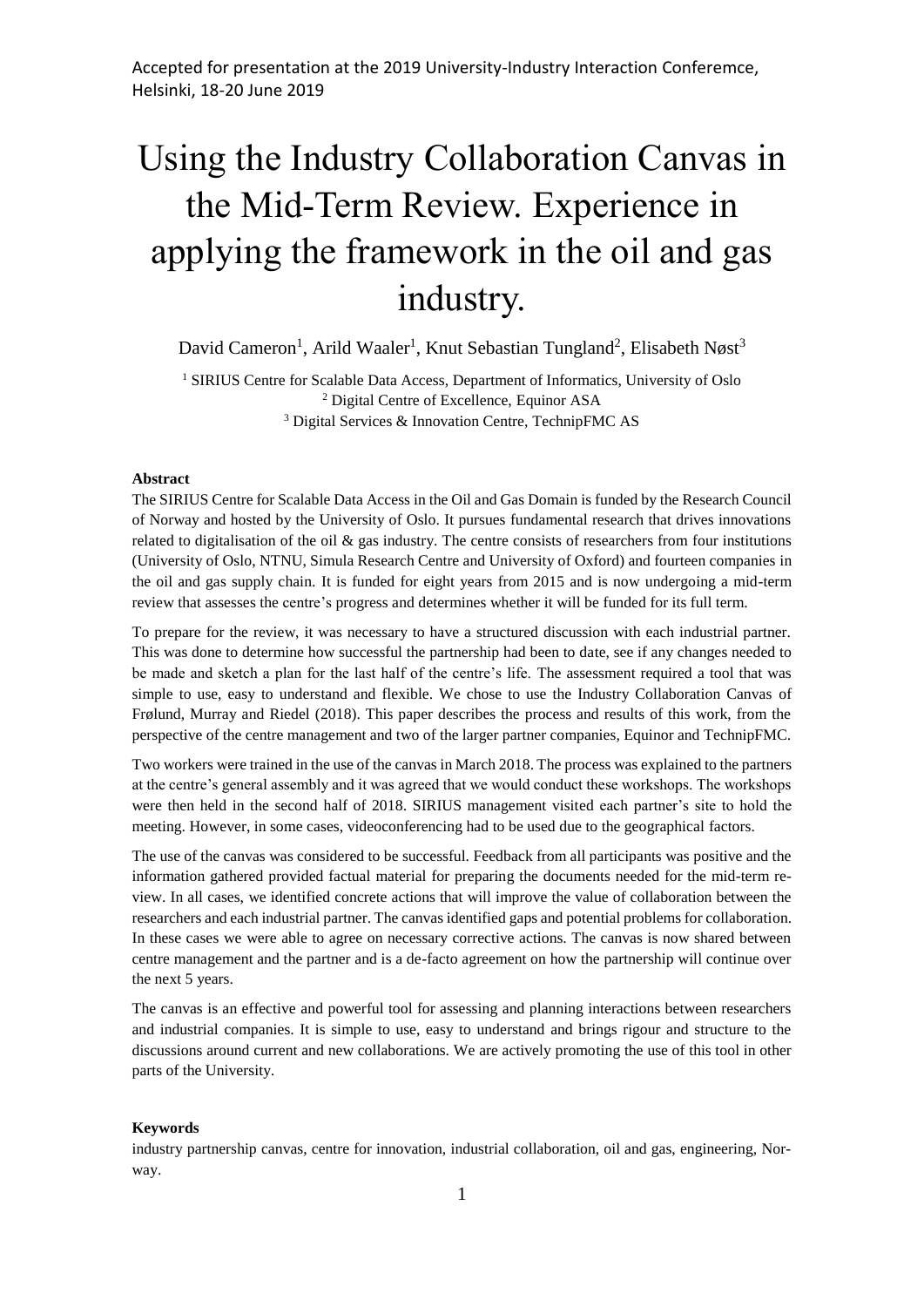## **1 Introduction**

SIRIUS is a Centre for Research-based Innovation, or SFI<sup>1</sup> (RCN, 2019), funded by the Research Council of Norway and hosted by the University of Oslo. Its theme is *scalable data access in the oil & gas domain.* The centre brings together computer scientists from four academic institutions (University of Oslo, University of Oxford, NTNU and Simula Research Centre) to work with fourteen companies. Twelve of these participated in the canvas process. These companies are a diverse collection of SMEs (Dolphin Interconnect Solutions AS, Numascale AS, Kadme AS), Nordic IT companies (Computas AS, Evry ASA), international IT vendors (IBM, SAP and OSIsoft) and large industrial companies (Aibel, Aker Solutions, DNV GL, Equinor, Schlumberger, TechnipFMC). Together they cover the entire oil  $\&$  gas supply chain, especially the flow of information between vendors and operating companies. This centre has been described in detail in a previous UIIN conference paper (Cameron and Østerlie, 2018).

As noted in that paper, SIRIUS is a complex organization that implements a variant of the hybrid-autonomous organization. Here academics, IT vendors and end-users try to find common spaces for combining computer science research with the digitalization challenges of the oil & gas industry.



*Figure 1: SIRIUS as a Triple-Helix Organization*

SIRIUS has many partners, with diverging interests and motivations. Finding the common space for interaction has been a core activity in the life of the centre. This process has been demanding. It requires hard work in meeting with different organizations to build common understanding, establish common incentives to work and define common

1

<sup>1</sup> A Norwegian acronym for *Senter for Forskningdrevet Innovasjon*.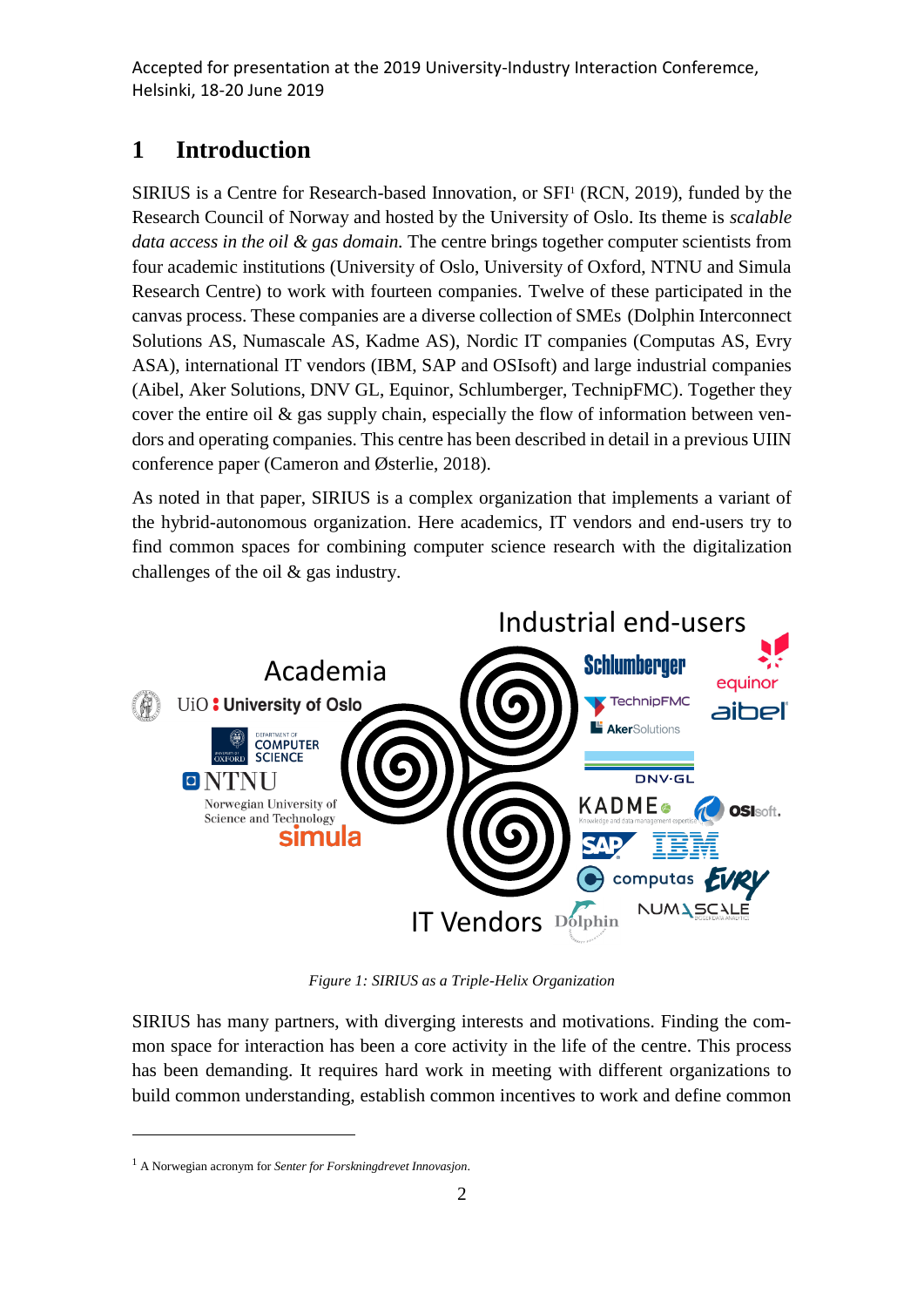activitities. This work has resulted in an ambitious set of interlinked research programs and beacon projects, where computer science research is linked to business problems in and beyond the oil & gas industry (SIRIUS, 2019). See Figure 2.



## Beacons built on a common foundation

*Figure 2. The research programs and beacon projects in SIRIUS.*

As mentioned above, SIRIUS is funded by the Research Council of Norway, the University of Oslo and the partners. Every SFI is subject to a mid-term review, after around three and half years of operation, to assess progress and determine whether the centre should be funded for the remainder of its eight-year life. The review for SIRIUS was held in March 2019, on the basis of documentation delivered to the Research Council in December 2018. In preparation for this, the management of the centre wanted to consult with their partners to assess progress, capture problems and issues and prepare plans for the remaining life of the centre.

The management of SIRIUS had been made aware of the University Industry Innovation Network (UIIN) through contacts in OSIsoft, a SIRIUS partner. This resulted in the first author becoming a personal member in UIIN and attending a workshop, with a colleague, on the use of the University Partnership Canvas. After this workshop, it was proposed to try out this tool as a way to engage with our partners in preparation for the mid-term review.

The rest of this paper describes and assesses our experience. We first describe the midterm review in more detail, identifying the success criteria that the canvas can help us to analyse. This is followed by a description of how we did the canvas work. Modifications we made to the approach are described and assessed. We then present and discuss the experience of two of the companies, TechnipFMC and Equinor. Equinor was a founding company in the centre and has a cornerstone role. Knut Sebastian Tungland, one of the co-authors, is Chairman of the centre's general assembly. TechnipFMC, on the other hand, only joined SIRIUS in 2018. Elisabeth Nøst, another of the co-authors, manages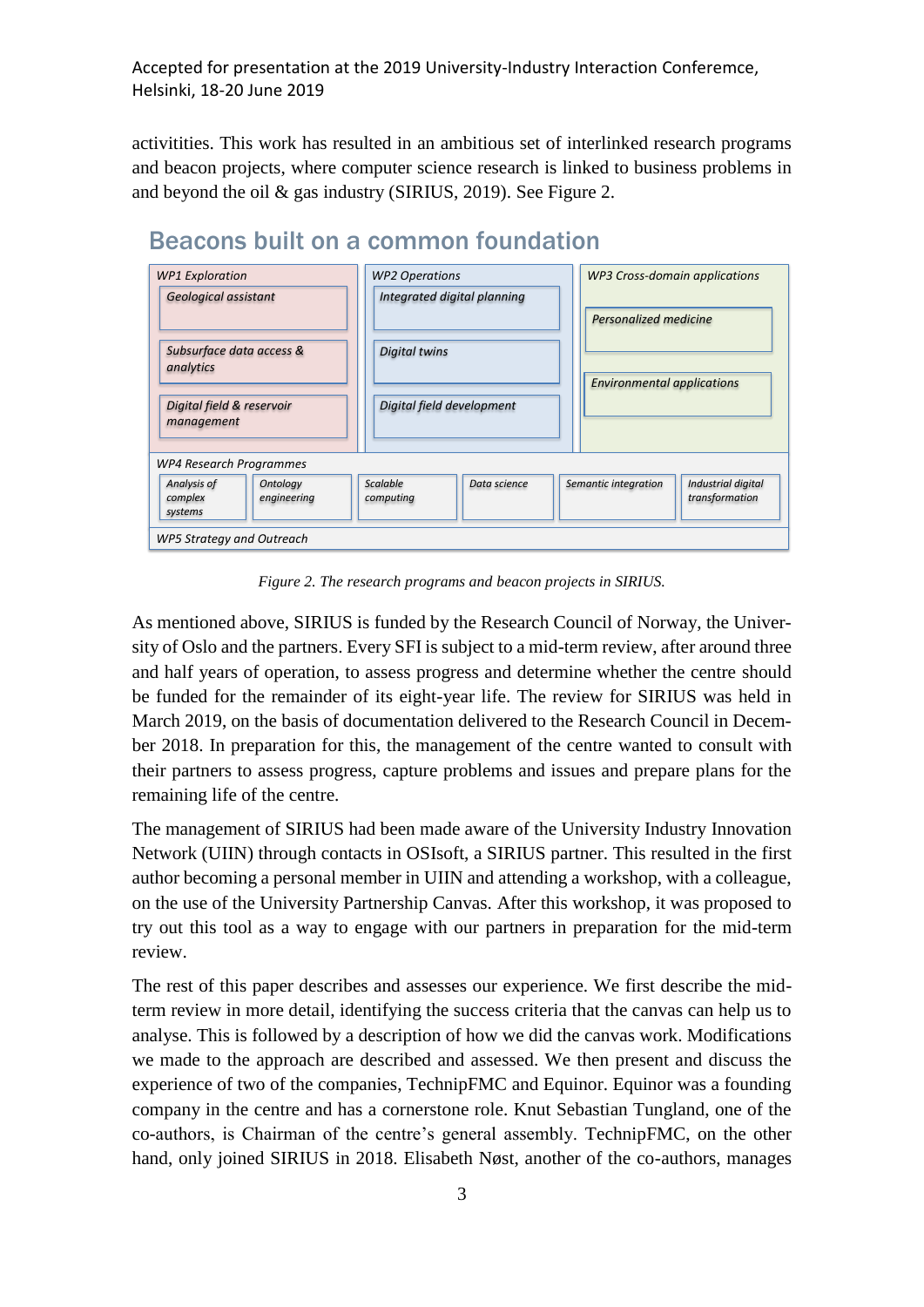TechnipFMC's relationship to SIRIUS. After this, we present how the results of the canvas process were used to formulate our revised plans for the next five years of the centre's life.

## **2 The mid-term review**

The procedure for a mid-term review is published by the Research Council of Norway (RCN, 2018). The purpose of the review is to assess whether we are meeting the aims of the SFI program (RCN, 2018):

*The SFI scheme shall:*

- *Encourage enterprises to innovate by placing stronger emphasis on longterm research, and by making it attractive for enterprises that work on the international arena to establish R&D activities in Norway.*
- *Facilitate active alliances between innovative enterprises and prominent research groups.*
- *Promote the development of industrial research groups that are on the cutting edge of international research and are part of strong international networks.*
- *Stimulate researcher training in fields of importance to the business community, and encourage the transfer of research-based knowledge and technology.*

These aims are then detailed into success criteria for research excellence, innovation & value creation, internationalization, research training & recruitment, partners & funding and organization. The review is done by four evaluators: two specialists and a two generalists. They base their assessment on written material: a report of our progress, a description of the centre's plans for the rest of the funding period and evaluations from each partner.

## **3 The Partnership Canvas**

The partner canvas we used is that described by Frølund, Murray and Riedel (2018) and Frølund & Riedel (2018). This canvas is called a University Partnership Canvas or an Industry Partnership Canvas, depending on whether it is the industialists or the academics who are working with it. We decided to create a common canvas, that documented the views of both the company and the centre on a single document.

The partnership canvas analyses the relation between the company and the academics using six discussion points. As part of the mid-term evaluation, each company was asked to fill out a questionnaire, that they sent directly to the Research Council. We therefore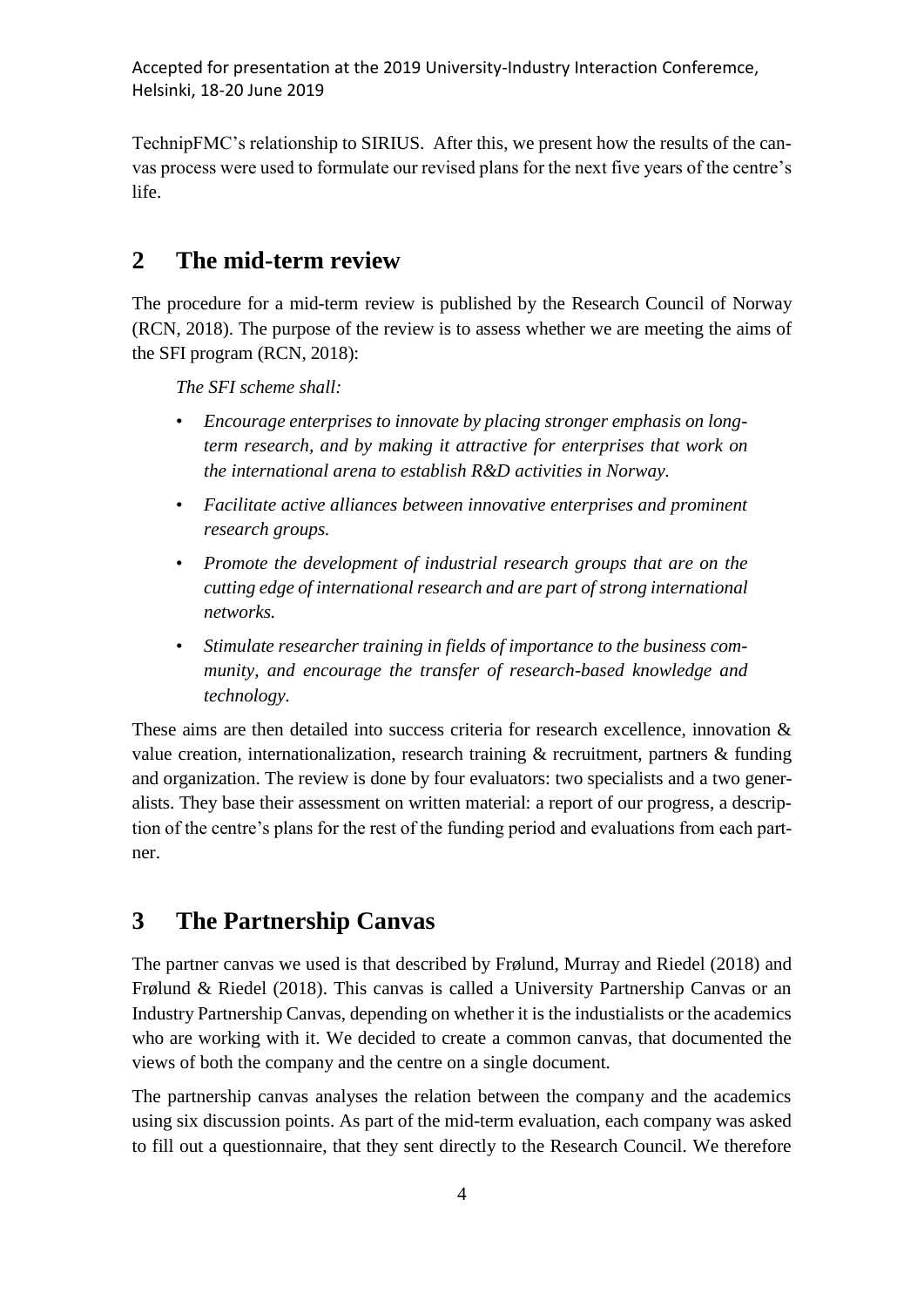mapped the points in the canvas to the questions in the Research Council's questionnaire. This mapping is shown in the following table.

We saw that the canvas could be used to help both the academics and the companies in their preparation for the review. It provided a way to evaluate rigorously our relationship so that we could identify opportunities, problems and challenges in advance of the review and agree on a common strategy for the next phase of the centre.

As noted above, the first author learned about the canvas through a UIIN workshop on its use. At the workshop, a canvas of the centre, from his perspective was prepared. The insights and analysis of this work were promising, but as a "new convert" we needed to spread the message in an effective way. This was done at the centre's general assembly in May 2018. The canvas was introduced, together with the summary keywords and the mapping to the Research Council's questions. It was agreed that a meeting would be held with each partner between August and November 2018. Where possible, the meeting was held at the companies' offices, as this would (a) allow broader participation from the company and (b) allow SIRIUS academics to visit company sites. This was done with two exceptions: Equinor used a videoconference, as their process involved staff in Bergen and Stavanger, and OSIsoft held their meeting at their European User Conference, as this provided best access to staff who were usually located in the United States.

| <b>Item</b>    | Canvas description                                                                                                                                                     | Keyword  | <b>Research Council questions</b>                                                                                                                                                                                                                                                                                                                                                                                                                                |  |
|----------------|------------------------------------------------------------------------------------------------------------------------------------------------------------------------|----------|------------------------------------------------------------------------------------------------------------------------------------------------------------------------------------------------------------------------------------------------------------------------------------------------------------------------------------------------------------------------------------------------------------------------------------------------------------------|--|
| 1              | <b>GOALS</b><br>What business goals drive your<br>university partnerships?                                                                                             | WHY?     | 1. Describe the focus of own R&D in thematic<br>area of the centre, within and outside the<br>centre (strategic platform)<br>2. What is total volume of R&D within<br>company in thematic area of the centre.                                                                                                                                                                                                                                                    |  |
| $\overline{c}$ | <b>FOCUS AREAS</b><br>What are the key focus areas of<br>your university partnership, and<br>how are they selected to ensure<br>alignment with your business<br>goals? | WHAT?    | 5. What opportunities have been created that<br>would not have existed without the centre?                                                                                                                                                                                                                                                                                                                                                                       |  |
| 3              | <b>PARTNERS</b><br>Who are your primary university<br>partners, and by what criteria are<br>they chosen?                                                               | WHO?     | 3. How has the participation in the centrein-<br>fluenced the R&D activity of your company?                                                                                                                                                                                                                                                                                                                                                                      |  |
| $\overline{4}$ | <b>FORMATS</b><br>What collaboration formats match<br>your focus areas and business<br>goals?                                                                          | HOW?     | 4. How has the partner interacted<br>with the centre?                                                                                                                                                                                                                                                                                                                                                                                                            |  |
| 5              | PEOPLE, PROCESSES,<br>AND ORGANIZATION<br>What people, processes, and organi-<br>zational structures support your<br>university partnerships?                          | SUPPORT? | 8. On a scale from 1 (Low) to 6 (High), please<br>give your score for each of the following ques-<br>tions: this was scoring of influence on strat-<br>egy, management and academic competence<br>and impact.<br>6. Has the centre contributed to specific innova-<br>tions within your company?<br>7. Can you give any estimate of potential for in-<br>creased income or reduced cost in net present<br>value as are<br>sult of being a partner in the centre? |  |
| 6              | <b>EVALUATION</b><br>What key performance indicators<br>are most useful for evaluating your<br>university partnerships?                                                | CONTROL? |                                                                                                                                                                                                                                                                                                                                                                                                                                                                  |  |

*Table 1. The canvas mapped to keywords and questionnaire questions.*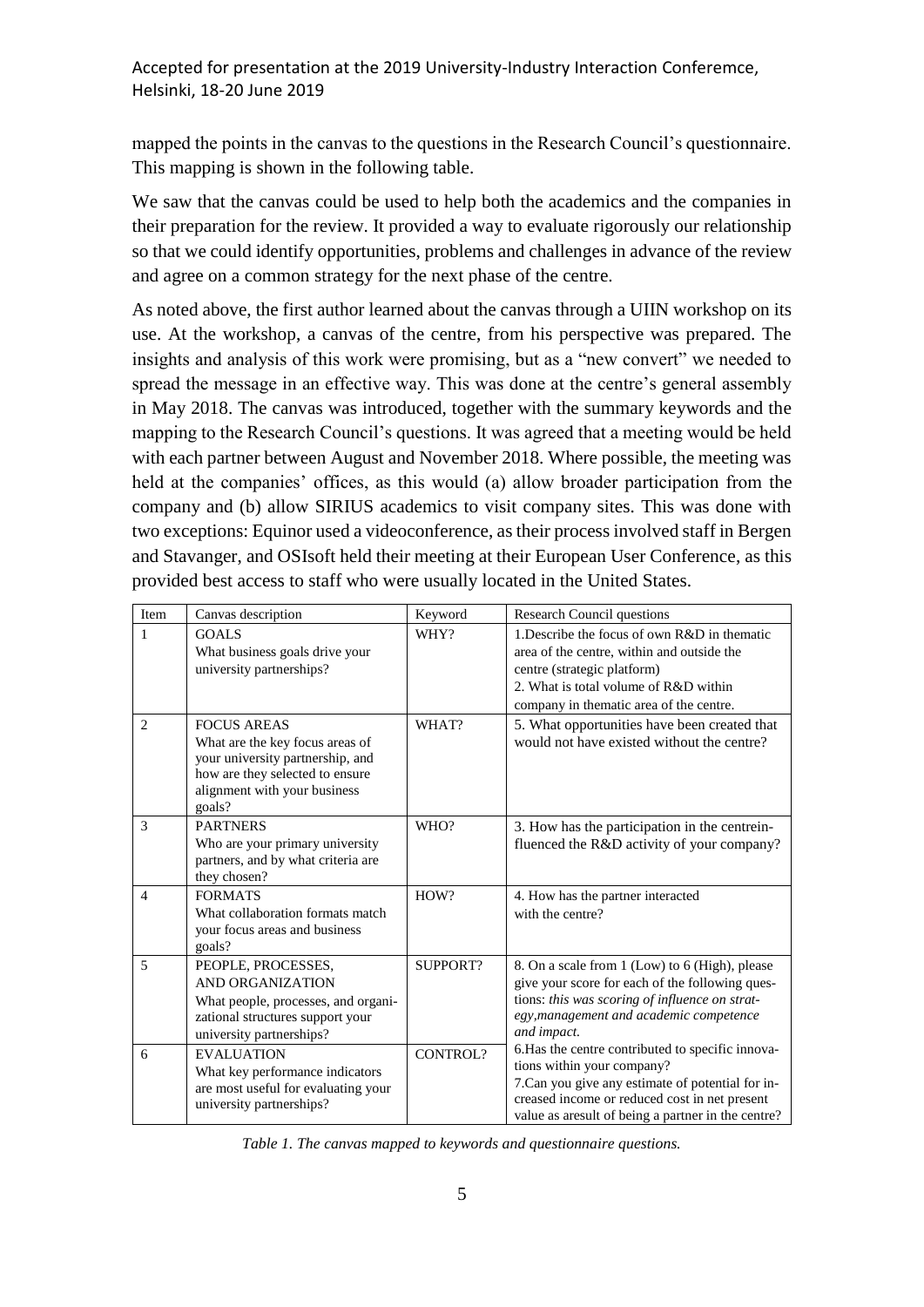## **4 How we adapted the partner canvas**

The meetings used the partner canvas content as proposed by Frølund, Murray and Riedel. However, the "canvas on the wall" approach was not suitable for our meetings. The meeting rooms we used were not suitable for walking around with post-it notes. This was also not possible when videoconferencing was used, as was the case with Equinor and IBM. We adapted the canvas into a set of slides, with each element of the canvas as a blank page, with the heading and description. Prefaratory slides gave a short explanation of the canvas and the "cheat sheets" for new and existing partnerships that were supplied at the UIIN workshop. Each participant was given a printer copy of the slides in the meeting, This allowed them to make their own notes before, during and after the meeting. We showed the slides on a screen, but only as a mechanism for focusing and moving the discussion along.

We aimed to have several participants from the centre and the following participants from the company: the company's main contact, their management sponsor and staff who were involved in the centre's projects. SIRIUS' centre coordinator attended all the meetings and was facilitator and secretary for the meetings.

The meetings followed a standard procedure. After introductions the coordinator spent 5- 10 minutes presenting the prefaratory material in the slide deck and agreeing the agenda for the meeting. We then started at point one, asking the industrial partner to describe their goals and motivations in joining the centre, and whether they had changed since the centre started. This proved to be a good "ice-breaker" question, and led naturally on to the other topics.

| $Com-$<br>pany | Type     | Date       | Venue                 | SIRIUS par-<br>ticipants | Company participants                                                                       |
|----------------|----------|------------|-----------------------|--------------------------|--------------------------------------------------------------------------------------------|
| $\mathsf{A}$   | Existing | Sept. 2018 | Company               | $\overline{2}$           | 3 (Sponsor, contact and project col-<br>laborator)                                         |
| B              | Existing | Oct. 2018  | <b>SIRIUS</b>         | $\mathcal{F}$            | 2 (Sponsor and contact)                                                                    |
| $\mathcal{C}$  | Existing | Oct. 2018  | Company               | 1                        | $1$ (CEO)                                                                                  |
| D              | Existing | Oct. 2018  | Videocon-<br>ferenece | 3                        | 4 (Sponsor, contact, R&D contact<br>and project collaborator)                              |
| E              | Existing | Oct. 2018  | Company               | $\overline{2}$           | 2 (Contact and industry business de-<br>veloper)                                           |
| F              | Existing | Aug. 2018  | Videocon-<br>ference  | $\overline{2}$           | (Technical and administrative<br>4<br>contact, industry expert, project col-<br>laborator) |
| G              | Existing | Sept. 2018 | Company               | $\overline{2}$           | 2 (CEO and contact)                                                                        |
| H              | Existing | Nov. 2018  | Company               | 1                        | 2 (CEO and technical collaborator)                                                         |

Table 2 summarizes the features of each canvas session, without identifying the company involved.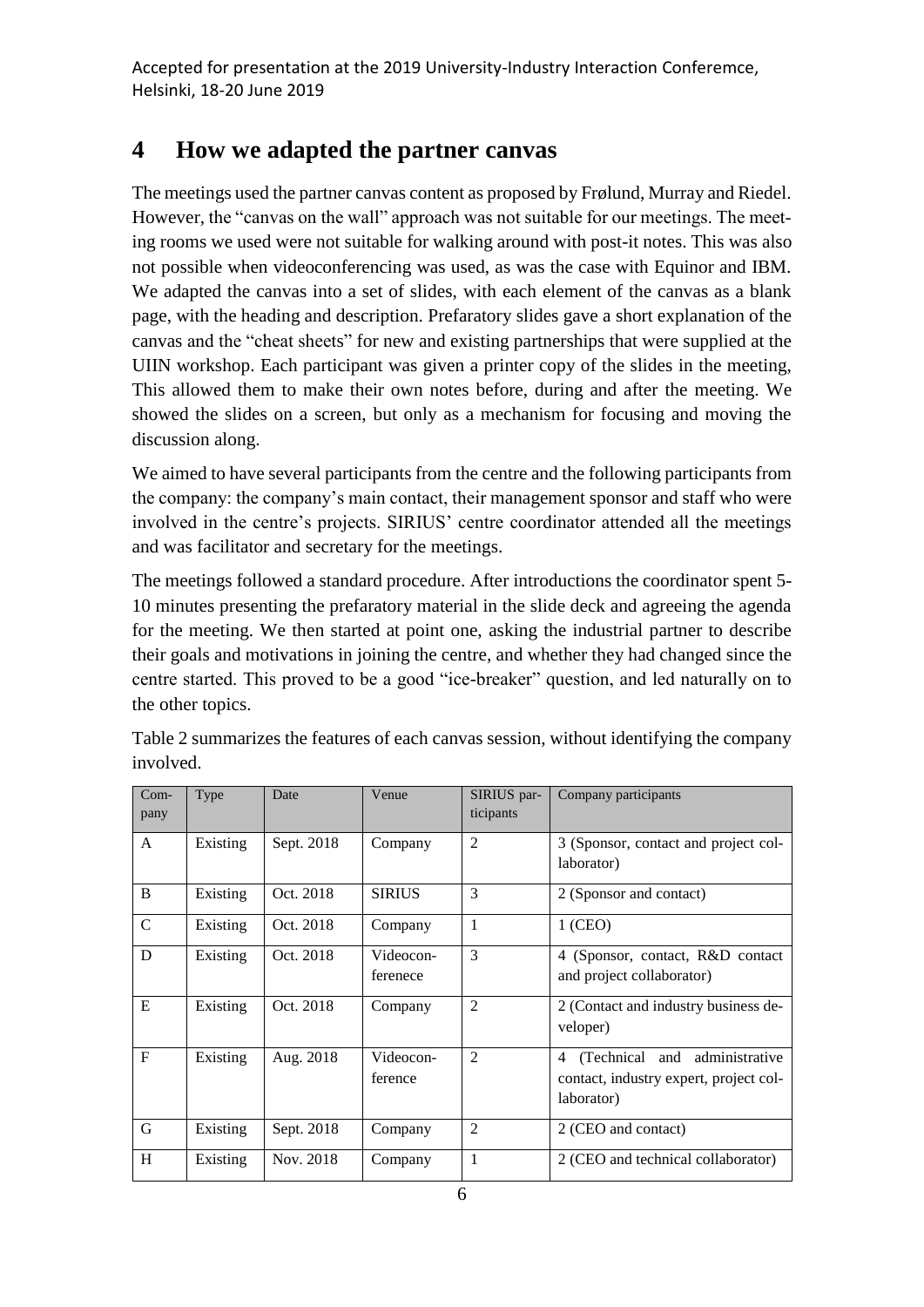| $Com-$<br>pany | Type       | Date       | Venue                    | SIRIUS par-<br>ticipants | Company participants                                                           |
|----------------|------------|------------|--------------------------|--------------------------|--------------------------------------------------------------------------------|
|                | Existing   | Sept. 2018 | At company<br>conference |                          | 4 (Sponsor, contact, project collabo-<br>rator and university relations owner) |
|                | <b>New</b> | Sept. 2018 | Company                  |                          | 2 (Sponsor, contact)                                                           |
| K              | Existing   | Sept. 2018 | Company                  | 2                        | 3 (Sponsor, contact, project collabo-<br>rator)                                |
|                | <b>New</b> | Aug. 2018  | Company                  | $\overline{4}$           | 4 (Sponsor, contact, project collabo-<br>rators)                               |

*Table 2. The Partner Canvas Meetings*

Here we will focus on two canvas processes: for Equinor (company D) and TechnipFMC (company L). We will then conclude by making some general comments about the answers we received for each item in the canvas.

## **5 Equinor: a cornerstone partner**

Equinor, formerly Statoil, is a cornerstone partner in SIRIUS. They are currently the only operating company in the consortium. This means that they "own" many of the industrial problems that SIRIUS is aiming to solve. Equinor's primary contact, Knut Sebastian Tungland, is Chairman of SIRIUS' board and works in Equinor's Digital Centre of Excellence. Formally, the SIRIUS contract is owned by corporate R&D, with their own representative in the centre. The canvas meeting was held with both of these contacts and two representatives from Equinor's business units: a sponsoring manager with responsibility for a business digitalization program and a technical specialist with responsibility for an operational discipline in the company. We also received written input from another technical specialist.

These personnel were based in Stavanger and Bergen, so it was necessary to use videoconferencing. This made it difficult to structure the discussion sequentially, so instead we let each participant talk about their concerns and the centre coordinator then tried to link each point to its relevant place in the canvas. The results were circulated after the event for review, comment and correction.

From Equinor's perspective, that they were challenged to provide feedback in the canvas mean that they were able to do a retrospective analysis that otherwise would not have been done. This analysis was useful. Equinor's participants evaluated what they believed to be the most important aspects of the centre and why Equinor was part of the centre.

Equinor has a broad engagement in the centre. This meant that the canvas was not used for each specific activity, rather for the overall engagement. It was also not possible to engage all participants in SIRIUS activities.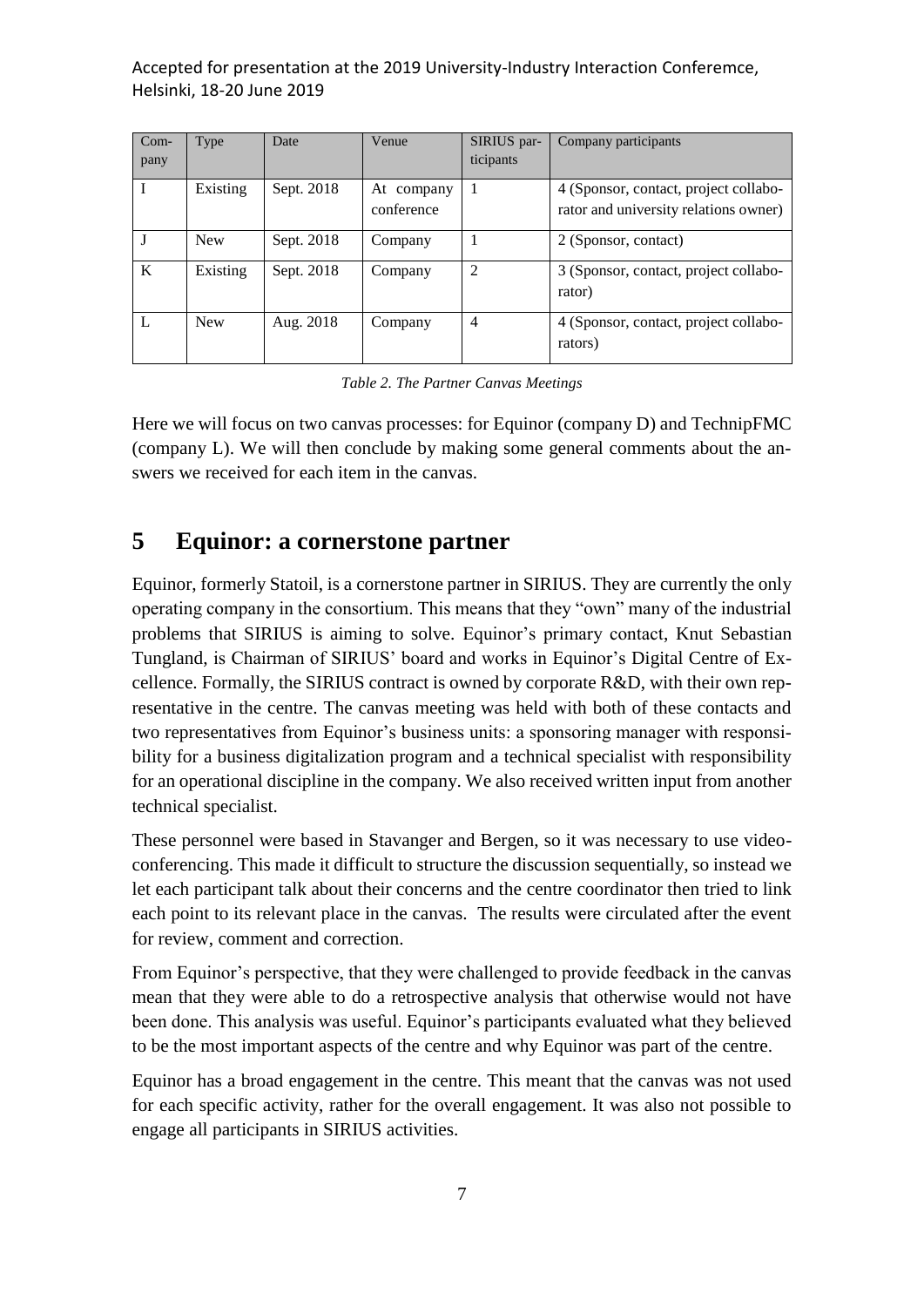A consistent theme was that, thus far, the centre had not provided the hoped-for collaboration with other industrial partners. Perhaps the initial composition of the centre was not well-aligned with the type of challenges that Equinor sees. The centre is growing, with new participants, some of whom were recruited with Equinor's support, will address this problem.

Equinor's participants in the canvas process also noted that neither the centre nor the company had established key performance indicators to measure Equinor's success in participating in the centre. We will revisit this topic in section 7.7 below.

## **6 TechnipFMC: a new partner**

1

TechnipFMC is a global engineering and oil services company, with a substantial presence in Norway. Until newly, the company's Chief Digital Officer was based in Oslo. 2 The management for the company's Digital Services & Innovation Centre (DSI) is also in Oslo. TechnipFMC's SIRIUS contact, Elisabeth Nøst, works in the DSI. TechnipFMC joined SIRIUS in August 2018 and a canvas workshop was held at their offices late in the month. The meeting included the centre coordinator, centre director and leader of the data science research program from SIRIUS. TechnipFMC was represented by the contact, the management sponsor (head of the DSI), a business representative from the CDO office and a project collaborator.

As a new partner, we used the canvas process to formalize our expectations and explore ways to interact. The company had a clear set of goals in joining SIRIUS, built on the need to ally with academia to support internal initiatives in data science and digital services. SIRIUS provides a framework for collaborating with operating companies' (customers') digitalization projects and collaborating with other companies in the supply chain. No digitalization initiative in the oil and gas industry is truly totally internal to a company.

As a service company, TechnipFMC focused primarily on the operations beacon projects. However, they are also a technology provider. This means that data science and semantic technology are focus areas in their own right.

TechnipFMC is a global company, with several business units. The partners and people, processes and organizations pages in the canvas provided a way to identify and document who in the company could be interested in SIRIUS' work. They provide us with a list of initiatives to build project ideas and develop a joint innovation pipeline.

 $<sup>2</sup>$  A reorganization was announced in April 2019, where the responsibilities of the Chief Digital Officer were combined with those of</sup> the Chief Information Officer. IT and digital services are also combined in the new organization. The Digital Services & Innovation Centre continues as before. See https://e24.no/energi/jobbytte/ann-christin-andersen-slutter-i-technipfmc/24596854.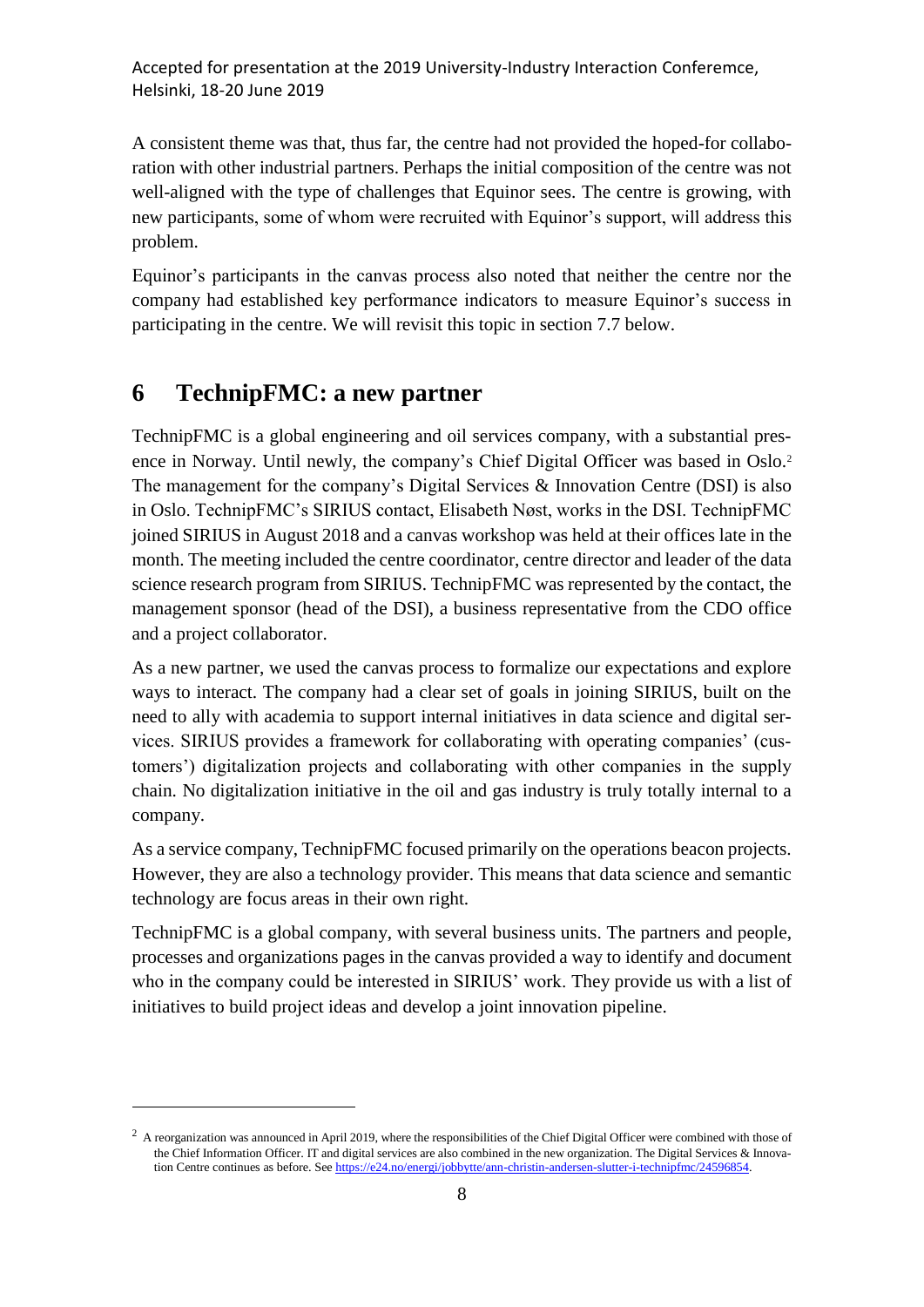## **7 Overall findings and future actions**

## **7.1 Introduction**

Each partner canvas is used as a shared document that describes the relationship between each partner and the centre. We plan to keep the documents living, as a basis for developing the strategy for each of our beacon projects and research programs. As new partners join the centre, we will use the canvas to define the relationship between the company and the centre.

## **7.2 Goals. Why?**

With twelve partners, there were many goals behind participation in the centre. However, we saw several common features:

- Vendors want to use the centre to gain access to end user's problems and thereby expose, benchmark and improve their hardware, software and services.
- All partners wanted to use SIRIUS as a forum for building collaboration between companies around research problems in the centre. Several partners talked of a "forum" or a "community vision".
- Partners see the centre as a means to build the digital competence of their personnel and influence internal R&D work.
- Participation in the centre was built, for core initial participants, around existing relationships in European research projects.

From the academic side, we emphasized our need to work with real industrial problems and real data sets, engage with end-users of technology and prototype our technologies in our partner's products and systems.

## **7.3 Focus Areas: What?**

The focus areas page was used to identify the technical areas in which the company is interested. We saw that no partner was interested in the entire portfolio of projects, and that the focus areas varied according to company type. Equinor, TechnipFMC and Schlumberger expressed their focus in terms of business needs, in exploration or operations. Vendor companies looked at both technology and applications. Every company limited their focus to relevant parts of the portfolio. However, all companies were aware that they needed to engage both with technology and applications.

## **7.4 Partners: Who?**

We used the partners discussion to map the company's research interests to the specific research teams and projects in the centre. SIRIUS has a complex matrix structure, and not all partners were aware of the scope of our work. This allowed us to document existing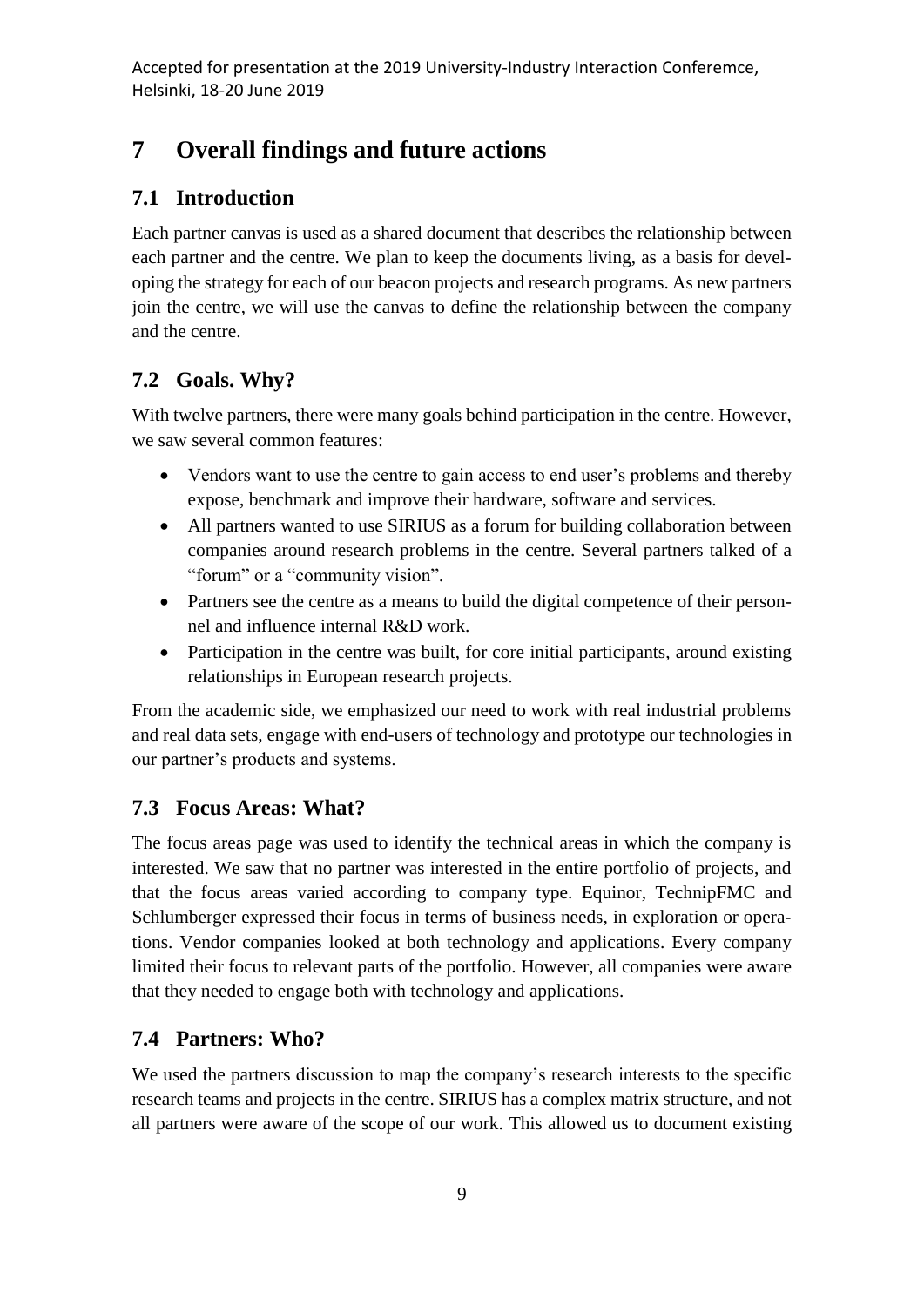contacts and identify new areas. We were also able to identify existing and potential contacts in the company. In large companies, like IBM, Schlumberger, TechnipFMC, SAP, DNV GL and Equinor, this provided both consolidation of existing contacts and exploration of potential further out in the company.

## **7.5 Formats: What?**

The formats identified varied from company to company, but included the following mechanisms.

- Many partners see SIRIUS as a forum for gaining and sharing knowledge. Our activities that create places to meet and share research ideas and results were encouraged
- A laboratory for software and hardware is a necessary part of the centre.
- Innovation projects, with several companies and research groups are seen to be essential to generating value. These need to be funded, so we need to be pursuing money from the Research Council, European Union and Joint Industry Projects.
- SMEs and service companies depended on external funding or payment from operating companies to participate in innovation projects.
- Placement of researchers in companies is possible and desirable.
- Seminars and workshops are vital for building collaboration networks and shared understanding.
- SIRIUS' mentoring program is a valuable way of building relationships.
- There is a strong willingness to host interns, M.Sc. projects and summer students. This willingness needs to be met with recruitment of suitable students and changes to curricula that support this exchange.

## **7.6 People, Processes and Organization: Support?**

The people, processes and organization page was used to generate a relation map for the partnership. We placed the names and roles of key people or organizations on the page and drew actual or desired communication paths between these people. This page was used for documentation of the relationship. In addition, Equinor noted that each of the business beacon projects in SIRIUS should have a reference group from companies, who would be responsible for the business case for that project.

## **7.7 Evaluation: Control?**

The mid-term evaluation criteria from the Research Council listed one key performance indicator for innovation: number of patents. Our partners agreed that this was a poor measure of success for a centre like SIRIUS. Instead, they came with the following success criteria and KPIs.

• Milestones and deliverables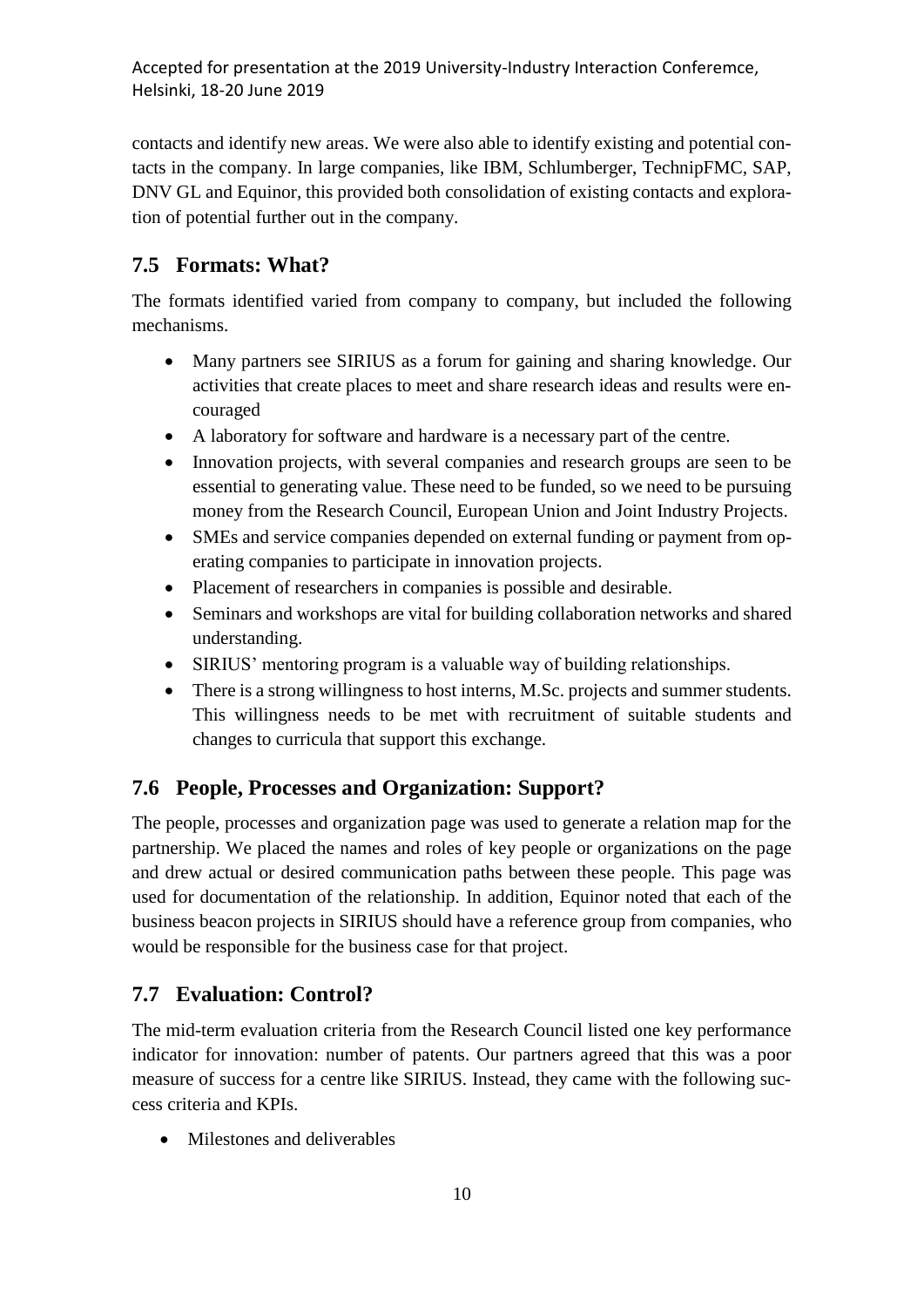- o Compelling demonstration of a prototype or pilot at a corporate customer or end-user conference.
- o Innovation projects initiated and run successfully.
- o Number of workshops or knowledge exchange events held.
- o Changes made to work processes, products or systems in company.
- o Exchanges of personnel, internships and M.Sc. projects.
- o Joint publications.
- o Recruitment of students and graduating centre personnel.
- Qualitative criteria
	- o Qualitative description of value of collaboration.
	- o Competence transfer and increases in organization.

### **8 Conclusions and recommendations**

Our experience in using the Partner Canvas is positive. We can recommend its use in any context where a company or research group is documenting and evaluating their relationships to external organizations. The framework is simple to understand but asks relevant and, sometimes difficult, questions. The standardised approach allows companies to prioritize this assessment and use resources in way that would not have been possible with an informal, unstructured, status review.

At the time of writing, we have not received formal feedback from the mid-term review, held in March 2019. However, comments from the reviewing panel were very positive when we described the use of the canvas. Centre management will continue to use these canvases as "de-facto contracts" for each partner. Changes in relationship between the company and the centre are documented in the canvas documents, which will serve as living documentation of the relationship between company and the centre's academics. We will propose to the partners at the next General Assembly that we will repeat the canvas meetings annually or semi-annually.

#### **References**

- Cameron, D.B. and Østerlie, T. (2018) Sirius: Collaboration across the digital divides in the oil and gas supply chain' In: Meerman, A. (ed.) Practitioners Proceedings of the 2018 University Industry Interaction Conference;' Held June 20-22 2018 in London. Amsterdam: UIIN: 91-101
- Frølund, L., Murray, F. and Riedel, M. (2018) Developing Successful Strategic Partnerships with Universities.' MITSloan Management Review, 59 (2), 71-79
- Frølund, L. and Riedel, M., *eds.* (2018) Strategic Industry-University Partnerships. London: Academic Press
- RCN (2019a) Midway Evaluation of Centres for Research-based Innovation (SFI-III), Background and Terms of Reference [online] available from https://www.forskningsradet.no/prognettsfi/Midway\_evaluation/1253954491796 [1st April 2019]